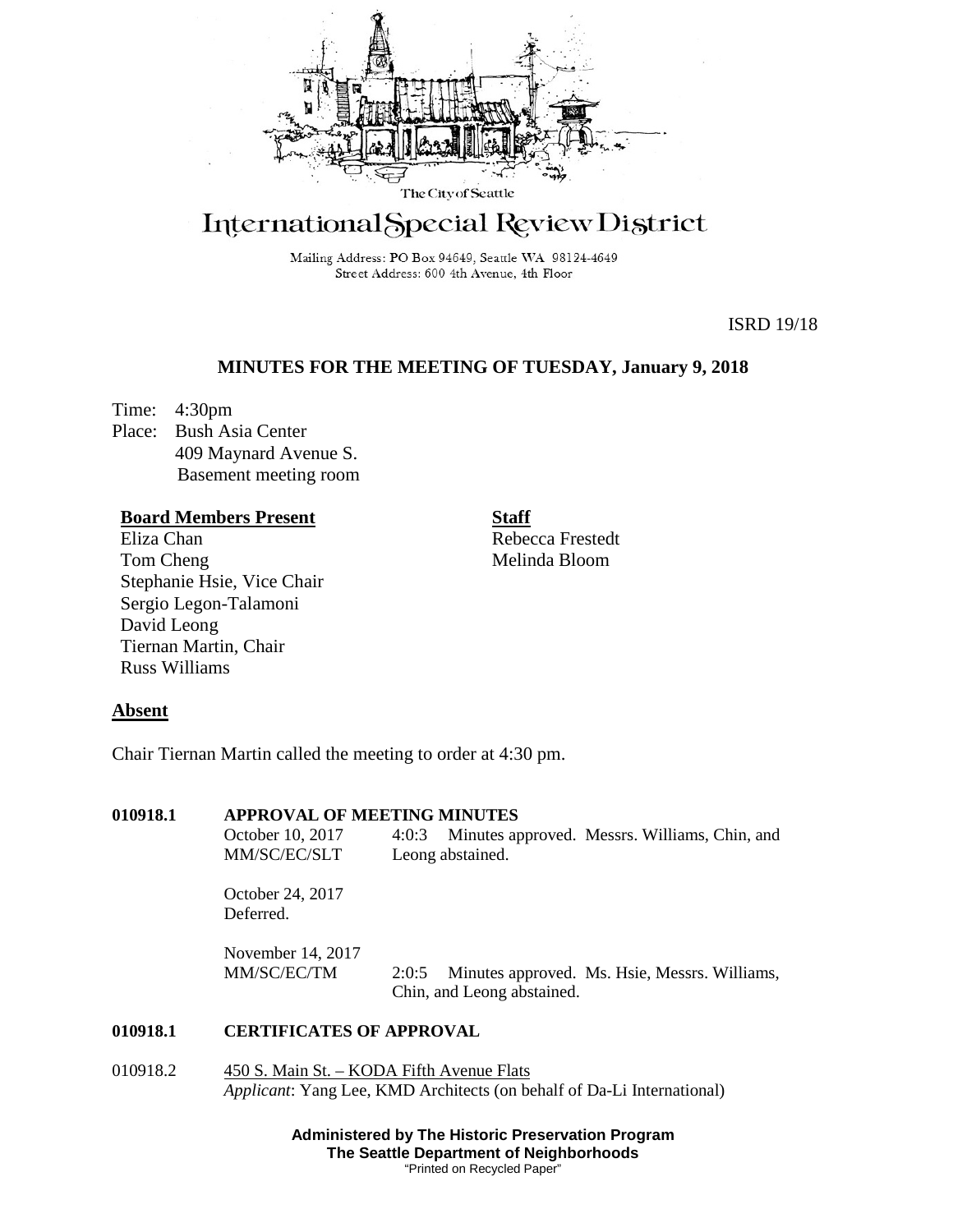Briefing on proposed Preliminary Design (bulk/massing/scale) new of a 17-story condominium development, featuring ground floor retail and 3-levels of below-grade parking on the site of an existing surface parking lot. The focus of this briefing will be on the design and patterning of the windows and the design of the building's base (floors 1-6).

Ms. Frestedt provided an overview of the project to date. She reported that the developer is Da Li International, LLC; architect is KMD Architects; landscape design is Brumbaugh & Associates. She said that SEPA is required. The site is in zone IDR/C 125/150-270. The lot area is 14,400 square feet. Main is a Class II Pedestrian Street; 5<sup>th</sup> Avenue S. is a Class I Pedestrian Street. The proposed development is 17 stories, comprised of 203 residential units (condo); ~5750 SF commercial space; 75 Parking stalls (3 stories below grade). Departures requested is overhead weather protection and rooftop features. Past briefings were held on November 28, 2017, September 12, 2017, June 13, 2017, February 14, 2017. She noted that the materials are in the Department of Neighborhoods files and available for review by interested community members. She cited the relevant guidelines and code sections for this project:

#### **Relevant Guidelines/Code**

SMC 23.66.302 – International Special Review District Goals and Objectives SMC 23.66.306 – International District Residential (ISRD) Zone goals and objectives SMC 23.66.320 – Permitted uses SMC 23.66.328B – Uses above street level SMC 23.66.332 – Height and Rooftop Features SMC 23.66.336 – Exterior Building Design A. General Requirements C. Exterior building design outside the Asian Design Character District SMC 23.66.342 – Parking and access

Secretary of the Interior's Standard #9

Presentation materials are in DON files; following are board and public questions and comments.

Jason McCleary, KMD, explained the presentation would focus on four items:

- 1. Define datum line with Hirabayashi Place
- 2. Strengthen vertical alignment throughout the building
- 3. Optional design approaches for the base
- 4. Hybrid retail circulation and management

Ryan Stevens, KMD, showed comparison of solid panel at the podium versus fin options and explained the intent to create continuity between upper and lower parts of building. He noted how the base comes to the ground and verticality comes all the way down. He showed how both options related to Hirabayashi Place.

Mr. McCleary noted they increased the density of the cornice line. He added that the fins, when looked at obliquely, given the impression of a solid façade.

Mr. Stevens presented a video showing perspectives of the two options, from different vantage points around the building.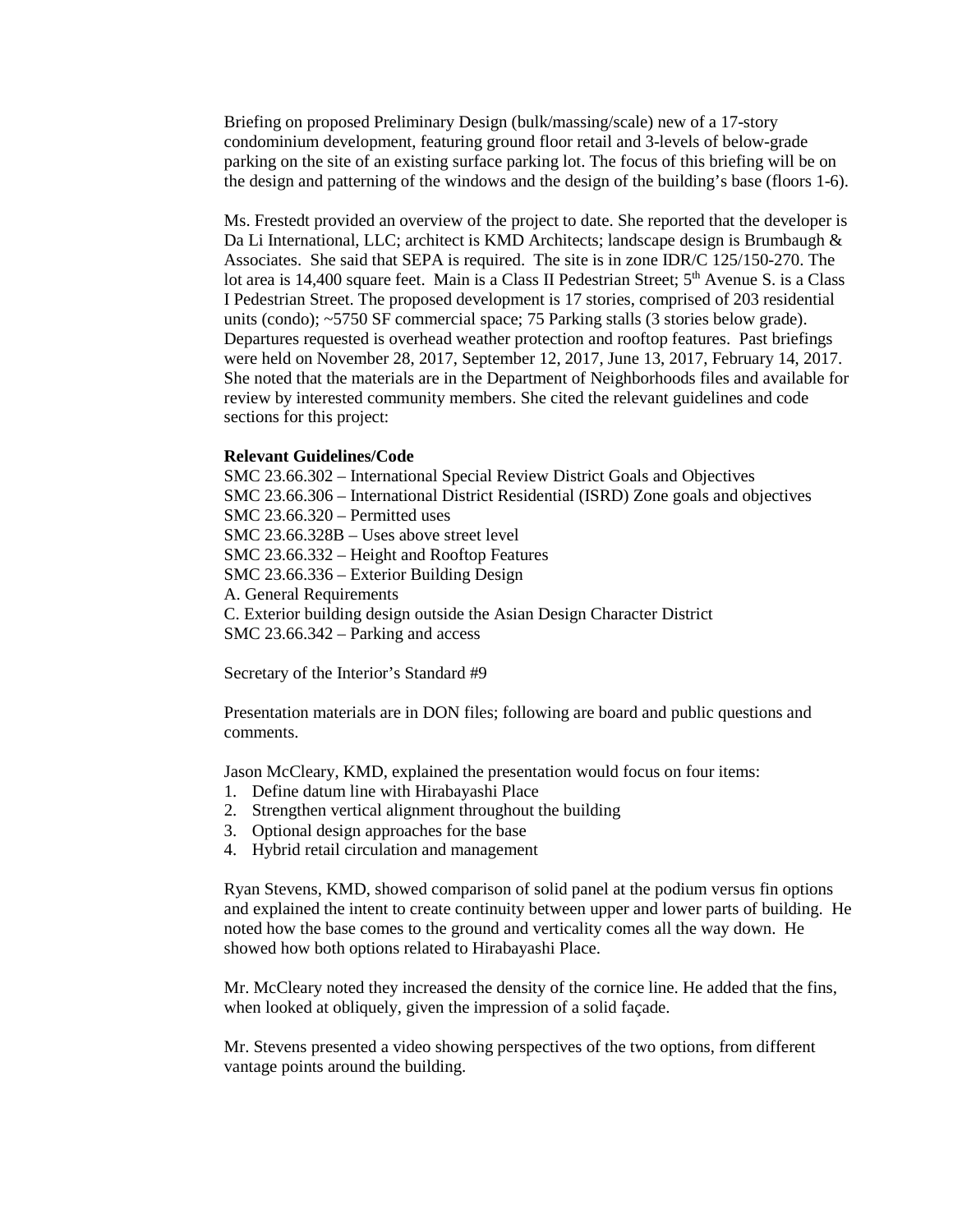Mr. McCleary spoke about the function of the proposed retail space. He noted the desire for ground floor retail businesses connected to one another on interior. He said the residents will support retail and be part of the community. He explained how the space will function.

Dean Jones, Realogics Sotheby's representative for sales and marketing, said the use for the hybrid lobby would be defined as a "limited common element." He said each retail bay could overlap into the hybrid lobby. He said they envision the larger bay as a destination restaurant and the smaller bay as a café, potentially. He said the shared space will have an 18-hour operational use and that after businesses close, the area would be inaccessible to the storefront spaces. Residents will have access 24-hours. He said use could be written into the bylaws to include pop up shops, merchants, managed by the homeowners' association (HOA). He expressed concern about failed retail being a "black tooth".

Mr. McCleary noted the two entrances, for residents and public. He noted the Via6 development as a similar example. He went over the proposed floor plans and programming – three level of parking, 3 retail bays on  $5<sup>th</sup>$  Ave. S. and noted the location of residential amenities.

Mr. McCleary went over the proposed departures, associated with roof coverage, street trees/canopy and the elevator penthouse height, which will require a code amendment through an omnibus bill.

Public Comment:

Marvin Herrera, CID Coalition, was not in support of the project. He said what is proposed is out of place in Japantown; it is for the white and wealthy. He said the retail is privately owned space, not public. He said it is gentrification.

Cynthia Brothers provided a public comment card (in DON file).

Leslie Morishita, Interim, expressed concern about the project. She did not support the vertical expression and said that the "ABC" patterning is not perceived by pedestrians. She supported an emphasis on the podium.

Steve Sawada said the commercial space is all conjecture and promises with no accountability. He can't see how the public space will be accessible. He expressed concerns about the cost of the units and referred to the adjacent Hirabayashi Place as a successful example of what community development should look like. He said this project is unprecedented and it is nuts to accept this with open arms.

Christina Chung said the community that the developers are referring to is different from the community referred to in public comments. Community is more than building residents. She said this is gentrification.

Ms. Frestedt read a public comment letter, dated January 8, 2018, from Shanti Breznau (in project file).

Board Discussion: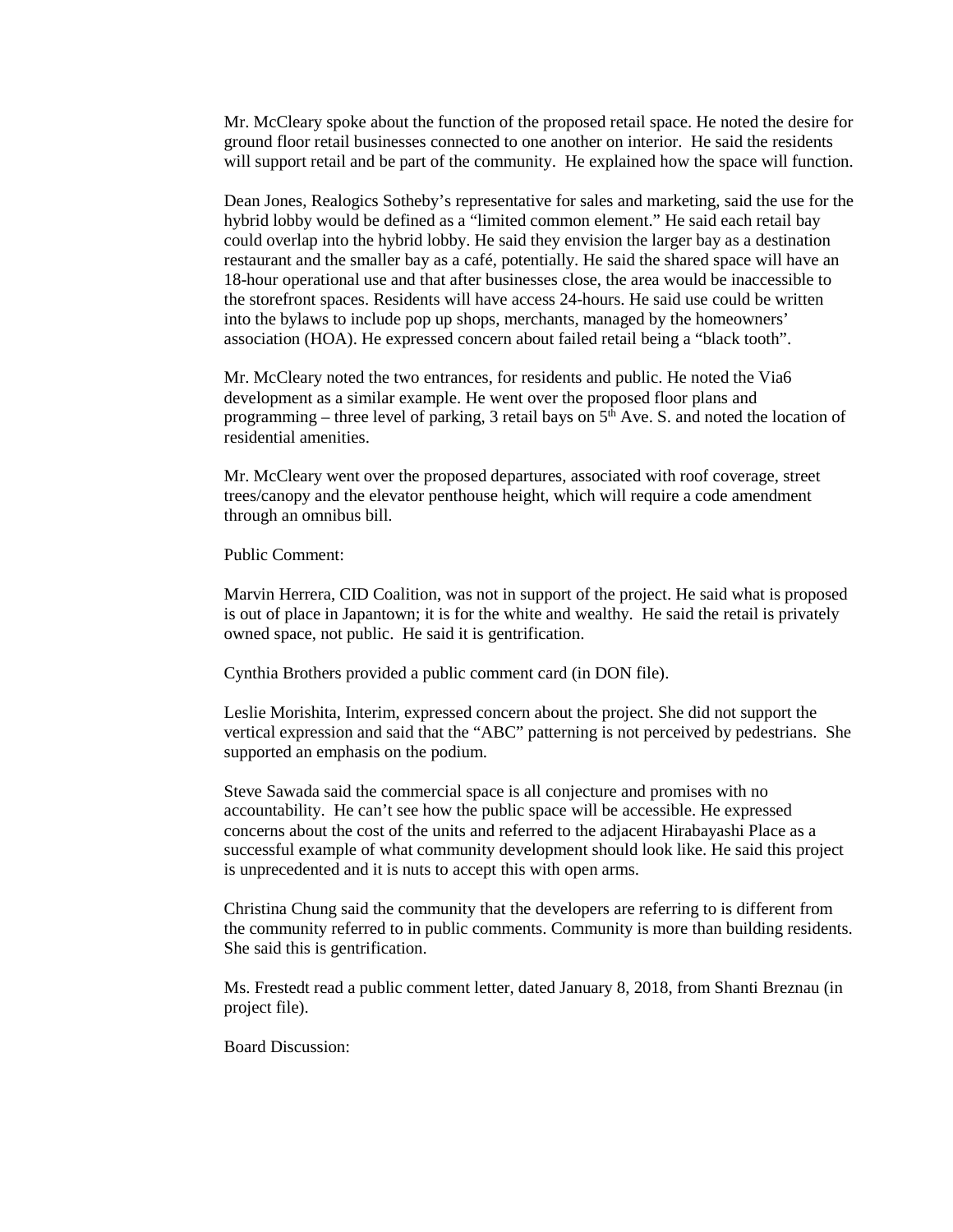Mr. Martin noted 4 points that the applicants are seeking feedback on: Datum line with Hirabayashi; verticality; design approach to the base (fins vs. solid) and the hybrid lobby space.

#### Datum Line

Ms. Hsie said they have moved in the right direction and that the solid podium that breaks up the base helps. The fin is creative, but the solid is contextually more in line with buildings in the area. She said cleaning up the jogs helps. She noted the way the solid version carries down in to the columns is nice.

Mr. Legon-Talamoni agreed that the solid is more successful and fits with what is happening above. He said it is simpler and more streamlined. He said the introduction of new fin elements is too busy and moving backwards. He said the transition to the street level is successful and the datum acknowledges Hirabayashi Place presence by carrying that over to  $5<sup>th</sup>$ .

Mr. Martin agreed with the points raised by Ms. Hsie and Mr. Legon-Talamoni.

Mr. Stevens said they were trying to give a sense of solid. He said there is no other building in the area like this. He noted scale issues and the interpretation of the idea of a base element that can be translated. It is a modern element and gives perception of base and solidity without going completely solid. He said the windows are a good thing. He said they struggled to marry the base middle and top. He said the podium is flat with the building on top; the building reads as continuous surface. He said the fin is more interesting and is a translation versus literal adoption.

Mr. Martin noted the move away from the wave and teahouse inspiration. He said he sees no teahouse inspiration.

Mr. Stevens noted the patterns in a shoji screen and woodblock as varied and multiple patterns have been put together. He said the upper and lower have a bit of random patterning that reflects on Japanese teahouse. He said they are picking elements and trying to translate them.

Ms. Hsie noted the strict adherence to base, middle and top in the Pioneer Square Preservation District. She said it gives continuity to the entire district and you know you are in the district. She said the solid option gets away from a modern glassy building, not characteristic of the District. It is important that the pedestrian experience remains continuous.

Mr. Stevens said verticality is a means to an end and it was introduced as a way to merge things back together.

#### Southeast Corner Use

Mr. Stevens noted the grade change issue, 8' between 2 floors.

Mr. McCleary said the grade 8' lower on main; it is flat at the lower grade.

Mr. Stevens said the lower portion is considered the residential lobby.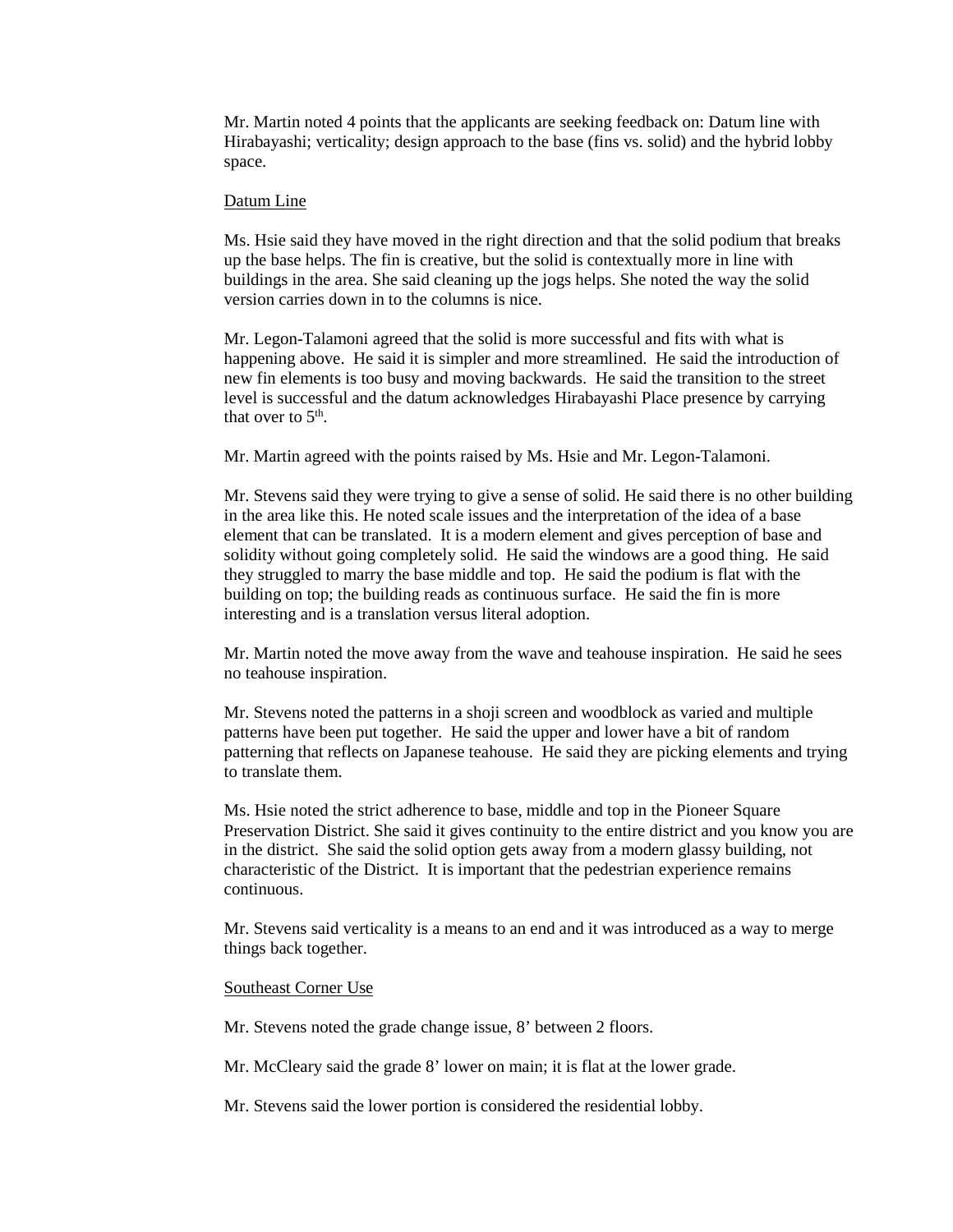Mr. McCleary noted the fireplace concept as a gathering spot and to draw people in from outside. He said that the undulating seating is a nod to seating in Danny Woo Community Garden. He pointed out the bar seating area as a place to sit and look out the windows. He said the upper area could host art installations and group gatherings. He noted the food service and seating areas. He said there will be a security door and card access for residents. He noted the ramp connecting the upper and lower areas.

Mr. Stevens noted the ability to pass through the space and the encouragement to walk through,

Mr. McCleary said the planning landscape commission suggested to tie in/out space. He said the lower vestibule is a tall space.

Yang Lee, KMD, noted the accessibility of space and the Japanese tea house concept of sitting on the floor. He said they create large steps where you can sit on the steps as in the Japanese was of sitting on the floor. He said that everyone is welcome; there is no class issue.

Ms. Frestedt asked if the seating will be like Hing Hay Park assembly seating.

Mr. McCleary said no; there will be places for tables.

Mr. Legon-Talamoni asked if non-residents can use the space.

Mr. McCleary said yes.

Mr. Legon-Talamoni asked if community groups can rent out the space.

Mr. Jones said it will be handled in Rules and Regulations; HOA Board will make decision and would create allowed hours and would be approved by board.

Mr. Legon-Talamoni asked if there was an opportunity to have the community give input on the rules.

Mr. Jones wasn't sure.

Mr. Martin said the board has no purview over operation but does have purview over how the building is constructed. He noted the blend of public/private and the visibility of being on a corner. He said it is a risk and the potential to be vacant depends on how the HOA decides to use it. It poses a risk either way. He cited 23.66.302 B and noted the encouraged uses at street level.

Mr. Jones said it comes down to hours available. A destination restaurant would activate the space and bring people in.

Mr. Martin said the potential co-use of the space is not reflected in the design.

Mr. Stevens said it is a symbiotic relationship in use of spaces and quality vendors.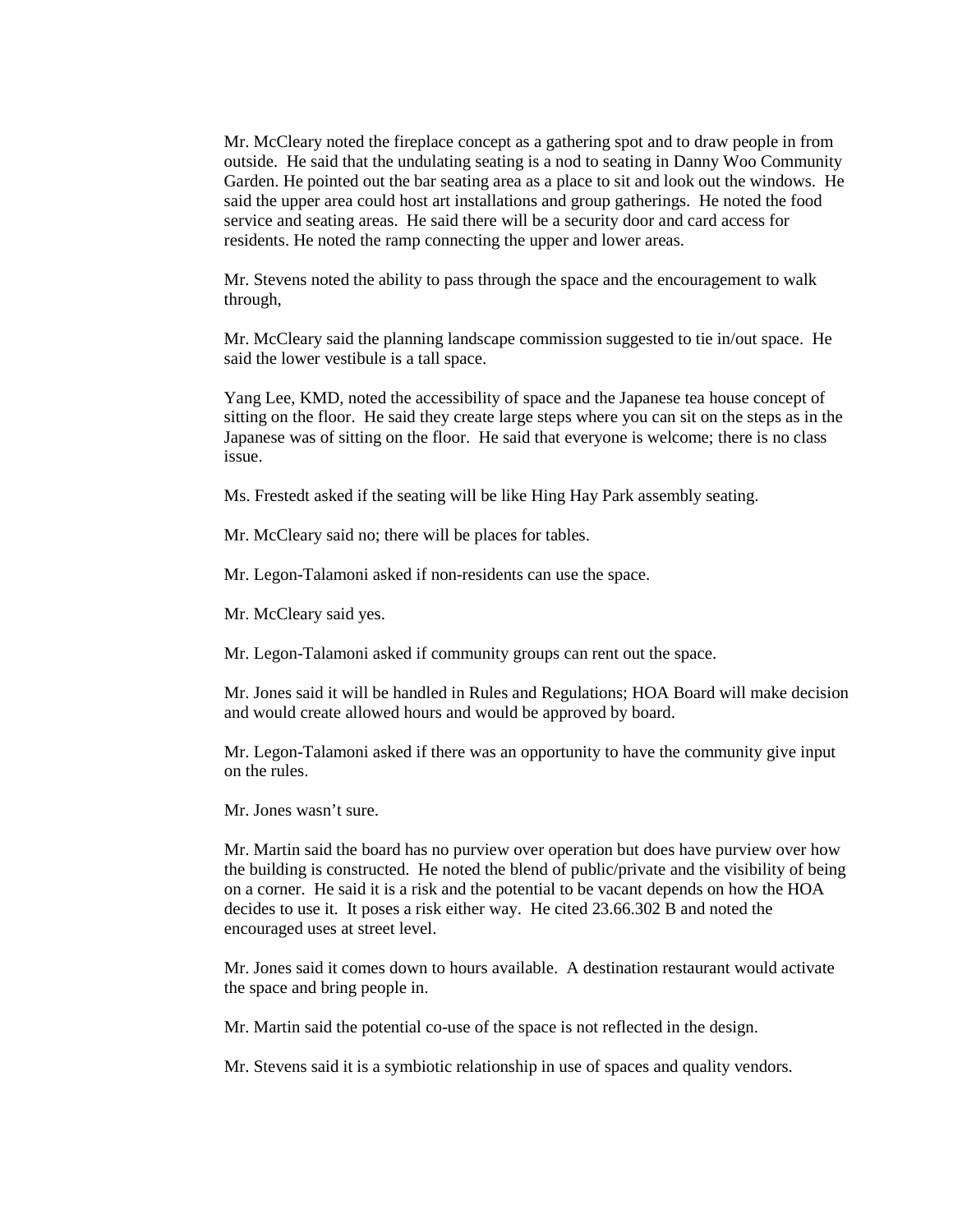Ms. Hsie said there is nothing in the code about hybrid space and noted that the proposed uses are permitted. She encouraged activation that is not so controlled by HOA / Condo Association. She said local business could curate who is coming in. She said crosscirculation is great.

Mr. Leong asked if a built-in shaft for exhaust is considered.

Mr. McCleary said they are looking for larger retail and made a two-story volume to allow for intake and exhaust; the shaft doesn't go up to roof, but they can go horizontal.

There was discussion about the cost and options for ventilation.

Ms. Chan asked how residents who are largely seniors/elders will know about space and how they might fit in. She asked about accessibility. She noted the letter from Shanti Breznau and the importance of being able to see in/out for safety.

Mr. Williams noted the difficulty of understanding hybrid retail concept. He asked how the public will know it is available to them. He asked the square footage of the space.

Mr. Stevens said there are two entry points: upper level on  $5<sup>th</sup>$  Avenue and lower level access at the building entrance. He said they would brand the  $5<sup>th</sup>$  Avenue entrance that identifies is as such. He said it will be a challenge because of the grade change to navigate the continuous space and said the space is not that big.

Mr. McCleary said the stairs create a transition and eliminates a blank wall. He said they will integrate the gathering space into the grade changes.

Mr. Stevens said signage will march along the route.

Mr. McCleary said the southwest corner will be retail; the lobby will be flanked by retail.

Ms. Chang asked if the public can go in and just hang out.

Ms. Frestedt noted the difference between a space open to patrons versus the public. She referred to a building she visited in San Francisco, which turned out to be LinkedIn offices, that is much like this concept and had pop up bike retailer. She said it showed what a busy, well-occupied space could be. She said it felt, as a community member, she could use the space. It was publicly available, and anyone can use it – elders, homeless. She said one didn't have to be a patron. She said the vision for this space isn't as clear. She said the board will look at individual uses. She said the board will weigh in on form and massing as part of the Preliminary Design. She said the issues of how the hybrid space will function are integral to how it relates to the corner.

Mr. Legon-Talamoni said to think about the population that lives here; not all will feel a sense of entitlement to walk in and use the space. He said to make the distinction clear that it is also for the public, not just residents.

Mr. Martin suggested providing renderings that show how the space animates the streets and how community could use it, and how hybrid concept and security work.

Ms. Hsie asked about a live-work model.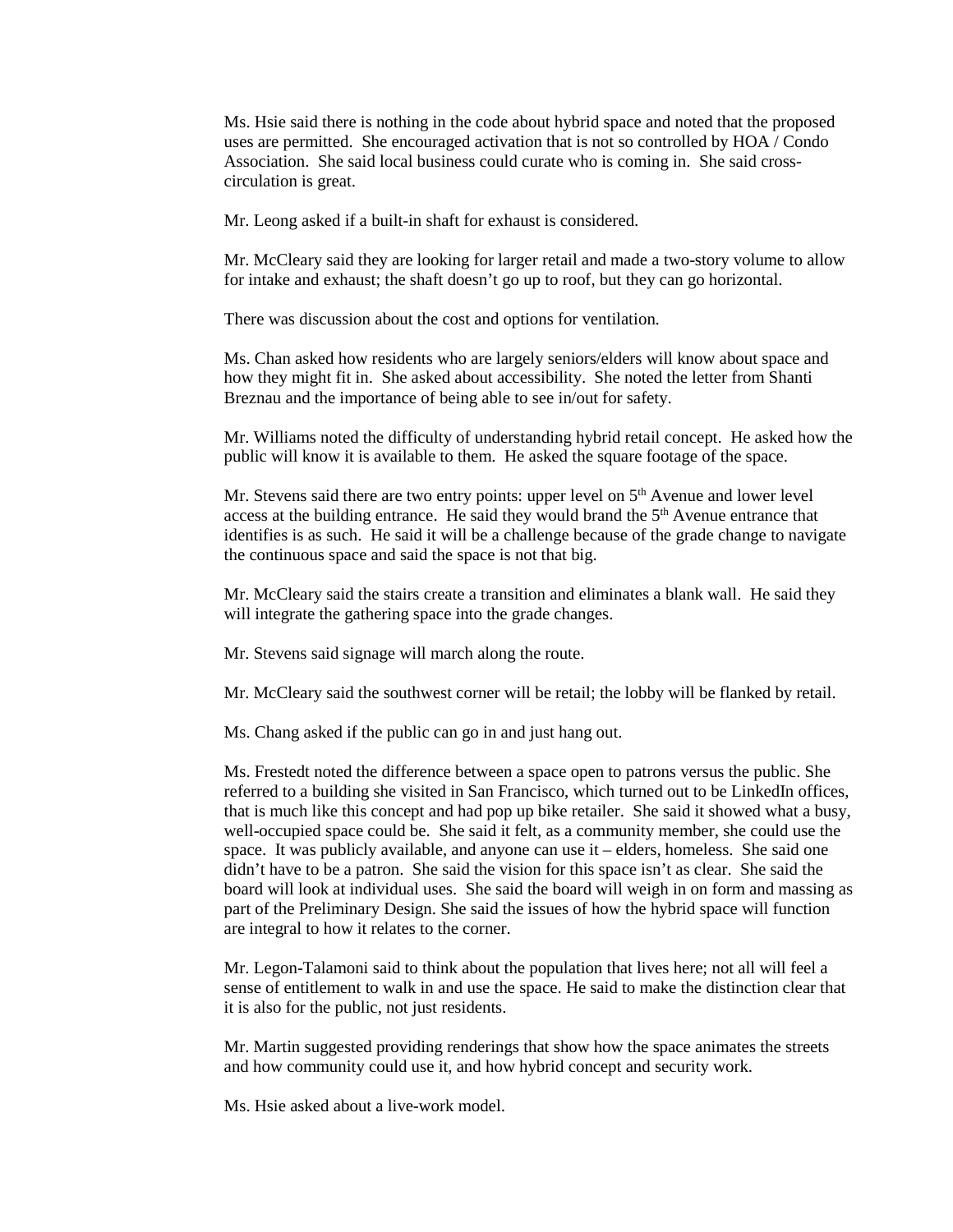Ms. Frestedt said there are live-work spaces in Thai Binh.

Mr. Legon-Talamoni said they are permitted commercial within the typology.

Mr. Martin summarized Board comments and noted board was supportive of the datum line, vertical elements, and preferred the panel approach at the base as most compatible. He said there is still uncertainty about the corner hybrid space and how it will be used. He suggested providing more information about public use; uses that could happen there; how they will activate the corner; how the space will look; how the space will invite pedestrians in; and how the space will interact with retail.

Mr. McCleary asked if they can move into one massing concept.

Mr. Martin said there was support for the solid version of the massing concept as shown here.

Jim Lee, community member, asked what happens if the HOA cuts off public use of the space.

Ms. Frestedt said clarification is needed on how the use is defined. If there is a retail component, then it could be closed off and become only a lobby; the board has purview over that.

#### **010918.3 BOARD BUSINESS**

Ms. Frestedt provided updated material for board binders. She explained the boundary expansion that will include Little Saigon into the District. She said the police precinct boundaries are changing and will incorporate Little Saigon into the West Precinct.

She reported that Mr. Martin and Ms. Hsie are willing to continue as Chair and Vice Chair respectively. The board unanimously approved them as Chair and Vice Chair, respectively. She said that Ms. Hsie will be seek reappointment for another two years.

She explained the Community Advisory Committee for issues related to the neighborhood. She said there are five work groups: Charles Street Maintenance facility future use; public realm – open space, right of way, streets, Little Saigon; commercial stabilization – support businesses and address gentrification concerns; capital improvements – Sound Transit, second tunnel; ISRD Design Guidelines workgroup – write new construction guidelines for neighborhood – joint group; Mr. Martin is part of the group.

Mr. Leong asked who is on the committees.

Ms. Frestedt said the work groups were established by members of the advisory committee of which there are 18 members who were identified as community stakeholders. She said the Office of Planning and Community Develop convened the group. She said it is the outcome of Public Safety task force and noted the proliferation of safety and security issues. She said she would provide names of members on the advisory committee.

Ms. Frestedt said that briefings for IntraCorp and Acme Poultry are upcoming.